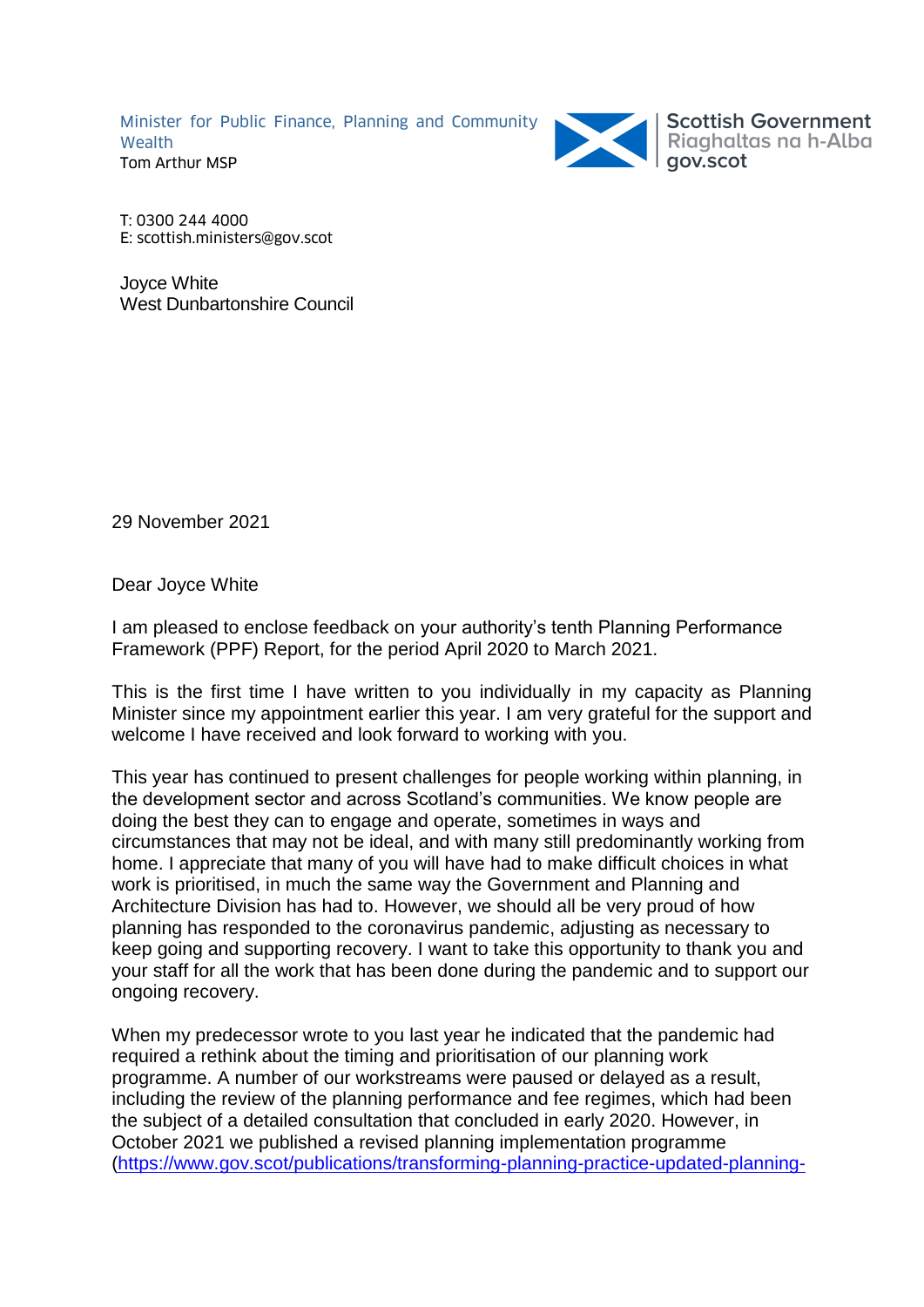[reform-implementation-programme/\)](https://www.gov.scot/publications/transforming-planning-practice-updated-planning-reform-implementation-programme/).You will note that we have now recommenced our planning performance and fees review, which reflects the importance Scottish Government attaches to this work. We are currently finalising proposals and intend to lay regulations before the end of the year to introduce increased fees, providing a boost to planning authorities' resources. We also intend to commence the recruitment of the National Planning Improvement Coordinator early in 2022.

Turning to the 2020-21 PPF reporting year, although, as expected, there have been some small changes overall in the markings awarded, the figures indicate that performance has remained relatively stable. This is a testament to the hard work and flexibility of authorities during these very difficult times and I believe that overall good progress continues to be made by Scotland's planning authorities.

If you would like to discuss any of the markings awarded below, please email [chief.planner@gov.scot](mailto:chief.planner@gov.scot) and a member of the team will be happy to discuss these with you.

Yours faithfully

what

**Tom Arthur** Minister for Public Finance, Planning and Community Wealth

## **CC: Pamela Clifford**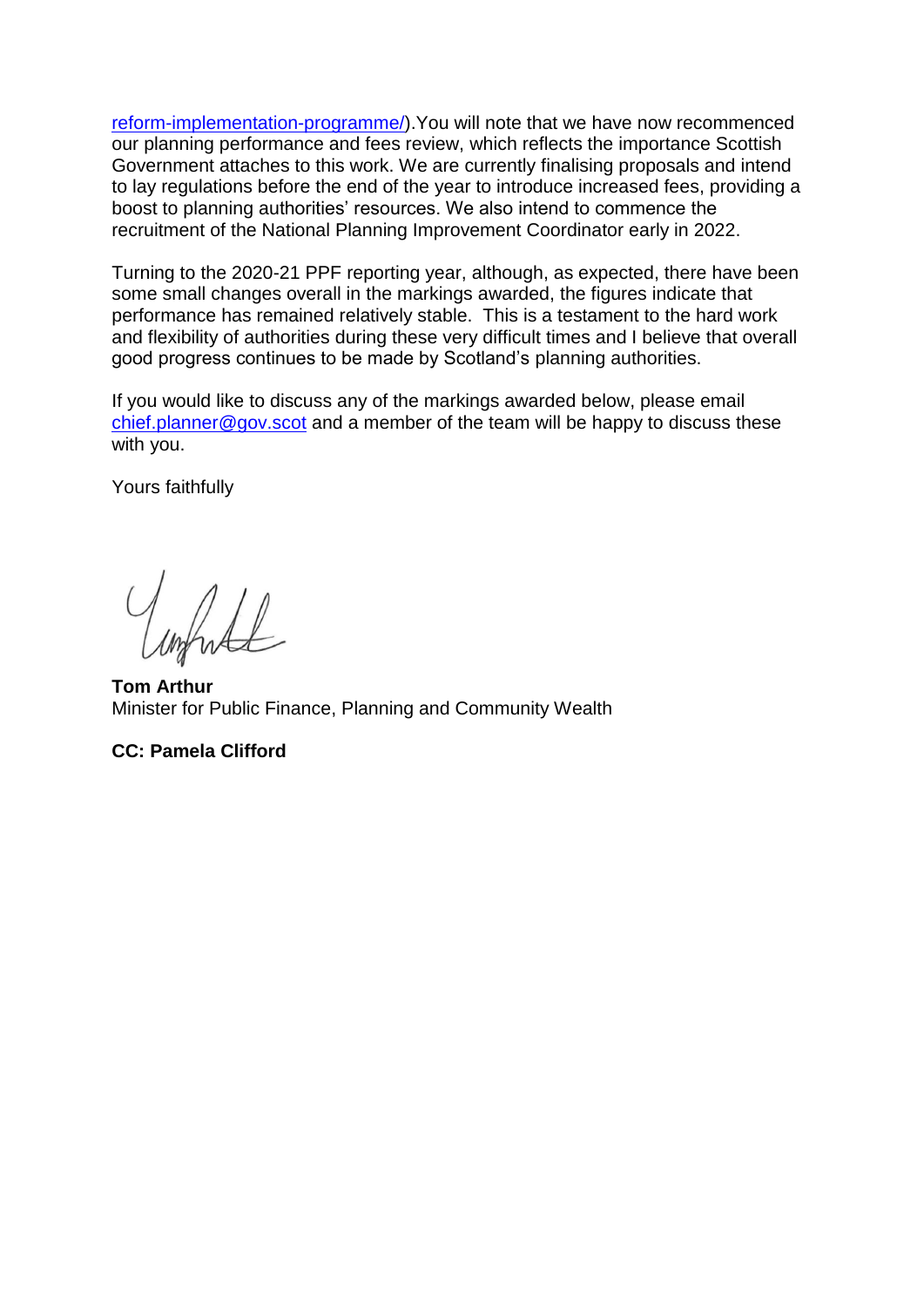## **PERFORMANCE MARKERS REPORT 2020-21**

# Name of planning authority: **West Dunbartonshire Council**

The High Level Group on Performance agreed a set of performance markers. We have assessed your report against those markers to give an indication of priority areas for improvement action. The high level group will monitor and evaluate how the key markers have been reported and the value which they have added.

The Red, Amber, Green ratings are based on the evidence provided within the PPF reports. Where no information or insufficient evidence has been provided, a 'red' marking has been allocated.

| No.            | <b>Performance Marker</b>                                                                                                                                                                                                                              | <b>RAG</b><br>rating | Comments                                                                                                                                                                                                                                                                                                                                                                                                                                                                                                                                                                    |  |  |  |
|----------------|--------------------------------------------------------------------------------------------------------------------------------------------------------------------------------------------------------------------------------------------------------|----------------------|-----------------------------------------------------------------------------------------------------------------------------------------------------------------------------------------------------------------------------------------------------------------------------------------------------------------------------------------------------------------------------------------------------------------------------------------------------------------------------------------------------------------------------------------------------------------------------|--|--|--|
| $\mathbf{1}$   | Decision-making: continuous<br>Amber<br>reduction of average timescales for<br>all development categories [Q1 -<br>Q4]                                                                                                                                 |                      | <b>Major Applications</b><br>Your average timescale of 11.2 weeks is faster than the<br>previous year and faster than the Scottish average of 41.3<br>weeks.<br>$RAG = Green$<br><b>Local (Non-Householder) Applications</b><br>Your average timescale of 12.6 weeks is faster than the<br>previous year but is slower than the Scottish average of 12.4<br>weeks.<br>$RAG =$ Amber<br><b>Householder Applications</b><br>Your average timescale of 9.6 weeks is faster than the<br>previous year but is slower than the Scottish average of 8.1<br>weeks.<br>$RAG =$ Amber |  |  |  |
| $\overline{2}$ | <b>Processing agreements:</b><br>offer to all prospective<br>$\bullet$<br>applicants for major<br>development planning<br>applications; and<br>availability publicised on<br>$\bullet$<br>website                                                      | Green                | <b>Overall RAG = Amber</b><br>Processing agreements are offered for all applications for<br>major development and important local development.<br>$RAG = Green$<br>Processing agreement information is available through your<br>website.<br>$RAG = Green$<br><b>Overall RAG = Green</b>                                                                                                                                                                                                                                                                                    |  |  |  |
| $\mathfrak{B}$ | Early collaboration with applicants<br>and consultees<br>availability and promotion<br>$\bullet$<br>of pre-application<br>discussions for all<br>prospective applications;<br>and<br>clear and proportionate<br>requests for supporting<br>information | Green                | You provide a pre-application advice service which is<br>promoted through the website and have a protocol in place.<br>$RAG = Green$<br>You provide case study evidence to demonstrate how<br>requests for supporting information are clear and<br>proportionate to the applicant.<br>$RAG = Green$<br><b>Overall RAG = Green</b>                                                                                                                                                                                                                                           |  |  |  |
| $\overline{4}$ | Legal agreements: conclude (or<br>reconsider) applications after<br>resolving to grant permission                                                                                                                                                      | Green                | Your report states that no applications with legal agreements<br>were determined during the reporting period. However, the                                                                                                                                                                                                                                                                                                                                                                                                                                                  |  |  |  |

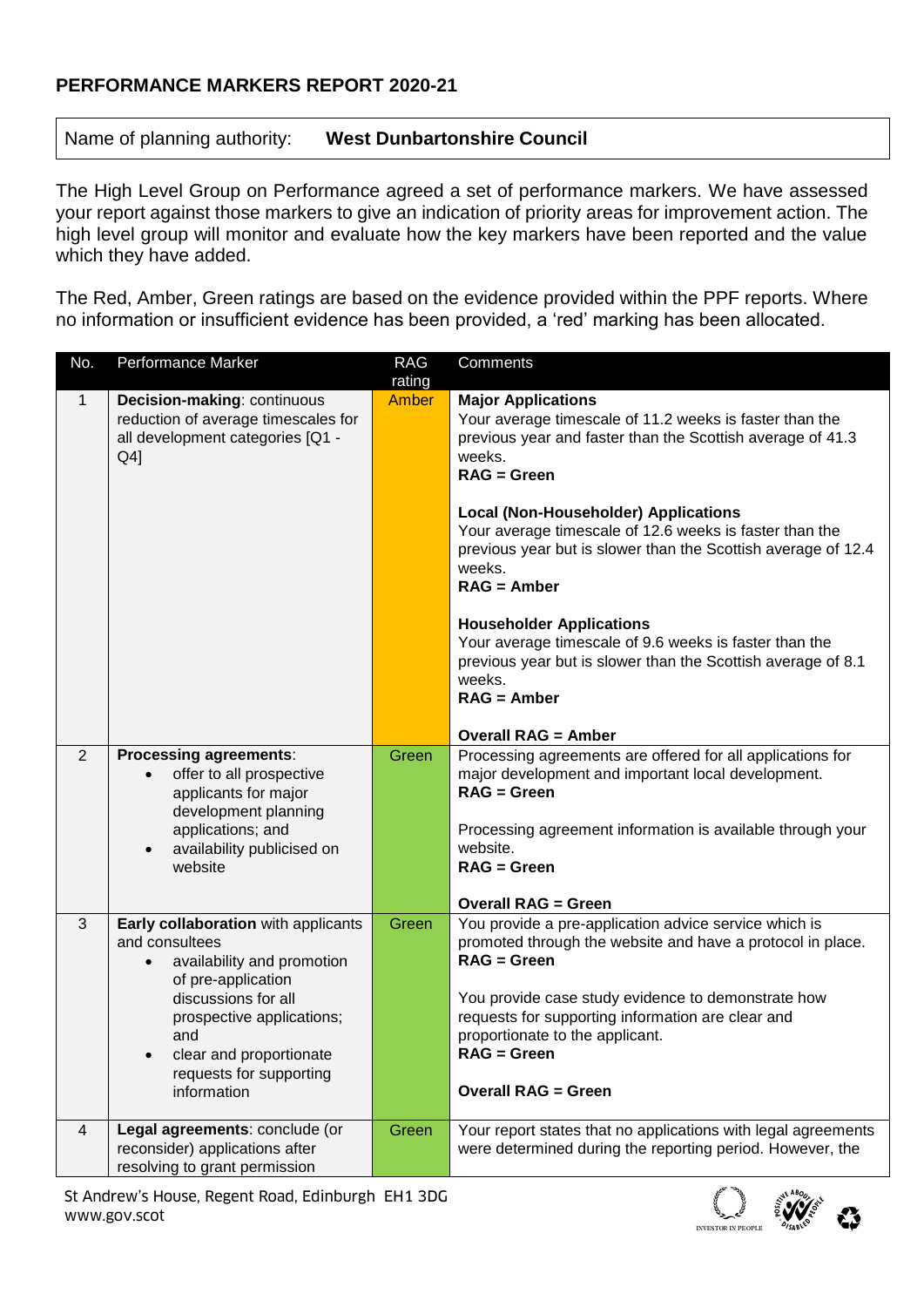|                  | reducing number of live<br>applications more than 6 months<br>after resolution to grant (from last<br>reporting period)                                                                                                                                  |       | annual statistics show that one application was determined in<br>27.4 weeks which is faster than the Scottish average.                                                                                                                                                                                                                                                                                                                                                                                                                                    |  |  |  |
|------------------|----------------------------------------------------------------------------------------------------------------------------------------------------------------------------------------------------------------------------------------------------------|-------|-----------------------------------------------------------------------------------------------------------------------------------------------------------------------------------------------------------------------------------------------------------------------------------------------------------------------------------------------------------------------------------------------------------------------------------------------------------------------------------------------------------------------------------------------------------|--|--|--|
| 5                | Enforcement charter updated / re-<br>published within last 2 years                                                                                                                                                                                       | Green | Your enforcement charter was Replaced in November 2020<br>meaning it was 4 months old at the end of the reporting<br>period.                                                                                                                                                                                                                                                                                                                                                                                                                              |  |  |  |
| 6                | <b>Continuous improvement:</b><br>progress/improvement in<br>$\bullet$<br>relation to PPF National<br>Headline Indicators; and<br>progress ambitious and<br>$\bullet$<br>relevant service<br>improvement commitments<br>identified through PPF<br>report | Amber | Your LDP is out of date and will not be replaced in the<br>required timescale however, your enforcement charter is up<br>to date. Timescales for dealing with all applications are faster<br>than last year and you made some progress with legacy<br>cases.<br>$RAG =$ Amber<br>You have completed 5 out of 21 of your improvement<br>commitments with the majority remaining to be completed<br>over the next reporting year. You have identified a range of<br>commitments for the next reporting year.<br>$RAG =$ Amber<br><b>Overall RAG = Amber</b> |  |  |  |
| $\overline{7}$   | Local development plan less than<br>5 years since adoption                                                                                                                                                                                               | Red   | Your LDP was 11 years old at the end of the reporting period.<br>It is noted that you have commenced preparation of a new<br>plan.                                                                                                                                                                                                                                                                                                                                                                                                                        |  |  |  |
| 8                | Development plan scheme - next<br>LDP:<br>on course for adoption<br>$\bullet$<br>within 5 years of current<br>plan(s) adoption; and<br>project planned and<br>$\bullet$<br>expected to be delivered to<br>planned timescale                              | Amber | Your next LDP is not on track for adoption within the five year<br>cycle.<br>$RAG = Red$<br>Your report states that your LDP is meeting the timescales as<br>set out in your Development Plan Scheme which was<br>approved by committee in September 2020.<br><b>Overall RAG = Green</b>                                                                                                                                                                                                                                                                  |  |  |  |
| $\boldsymbol{9}$ | Elected members engaged early<br>(pre-MIR) in development plan<br>preparation - if plan has been at<br>pre-MIR stage during reporting year                                                                                                               | N/A   |                                                                                                                                                                                                                                                                                                                                                                                                                                                                                                                                                           |  |  |  |
| 10               | Cross sector stakeholders*<br>engaged early (pre-MIR) in<br>development plan preparation $-$ if<br>plan has been at pre-MIR stage<br>during reporting year<br>*including industry, agencies and<br><b>Scottish Government</b>                            | N/A   |                                                                                                                                                                                                                                                                                                                                                                                                                                                                                                                                                           |  |  |  |
| 11               | <b>Regular and proportionate policy</b><br>advice produced on information<br>required to support applications.                                                                                                                                           | Green | You have commenced preparation of supplementary<br>guidance with consultation expected on Creating Places and<br>Green Networks and Infrastructure to be undertaken in<br>Autumn 2021 with other consultation on SPG to follow.                                                                                                                                                                                                                                                                                                                           |  |  |  |
| 12               | <b>Corporate working across</b><br>services to improve outputs and<br>services for customer benefit (for<br>example: protocols; joined-up<br>services; single contact<br>arrangements; joint pre-application<br>advice)                                  | Green | You have provided some good case studies to demonstrate<br>how you work with other council services.                                                                                                                                                                                                                                                                                                                                                                                                                                                      |  |  |  |
| 13               | Sharing good practice, skills and<br>knowledge between authorities                                                                                                                                                                                       | Green | Your report identifies working with other local authorities<br>through benchmarking groups, HOPS and the Community<br>Led Action Plans/Local Place Plans Benchmarking Group                                                                                                                                                                                                                                                                                                                                                                               |  |  |  |

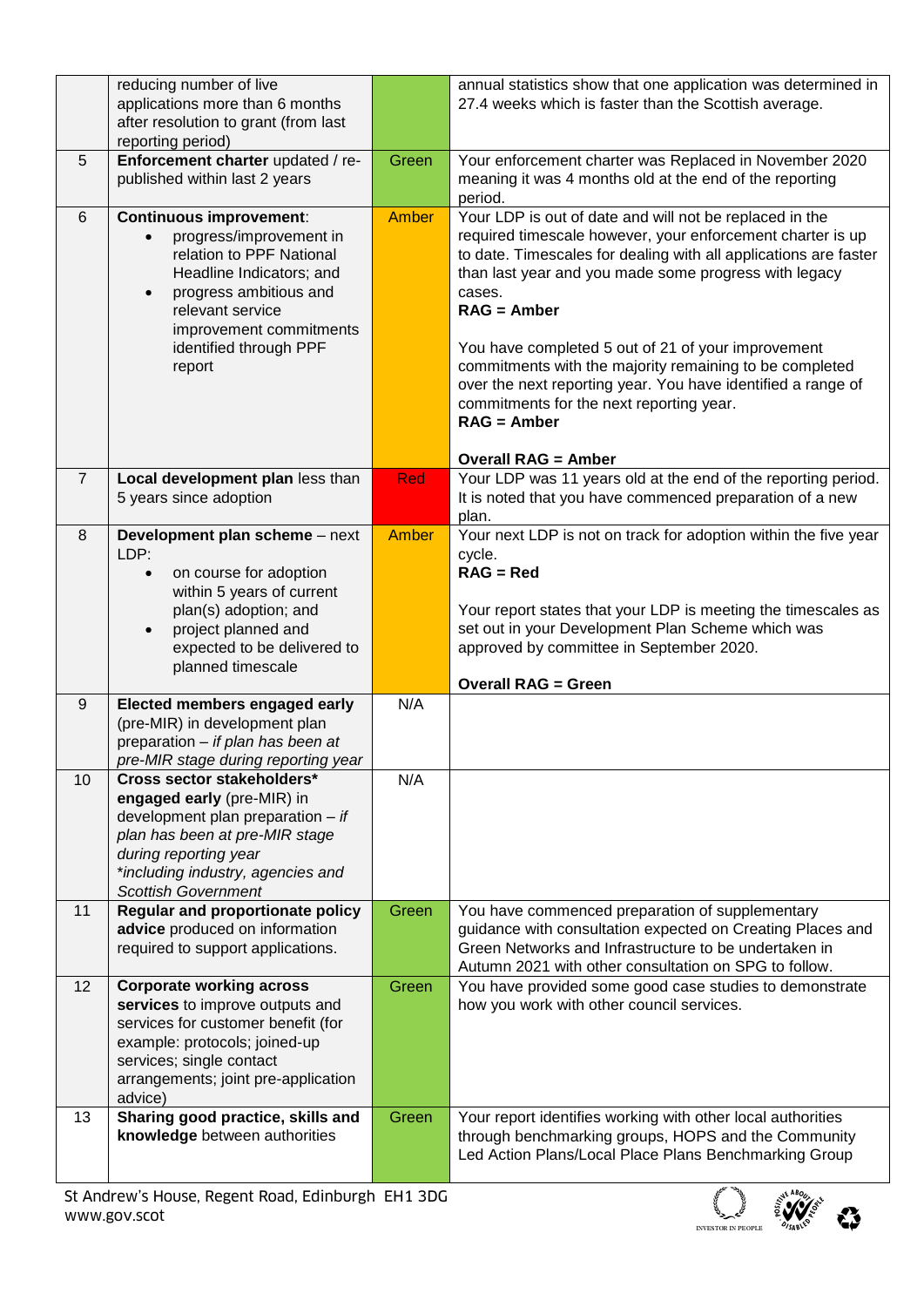| 14 | Stalled sites / legacy cases:<br>Green<br>conclusion or withdrawal of old<br>planning applications and reducing<br>number of live applications more<br>than one year old                         |       | You have cleared 4 cases during the reporting year, with 8<br>cases still awaiting conclusion. We note that you are in<br>contact with the applicants and look forward to further<br>progress.                                                                    |
|----|--------------------------------------------------------------------------------------------------------------------------------------------------------------------------------------------------|-------|-------------------------------------------------------------------------------------------------------------------------------------------------------------------------------------------------------------------------------------------------------------------|
| 15 | Developer contributions: clear<br>and proportionate expectations<br>set out in development plan<br>$\bullet$<br>(and/or emerging plan);<br>and<br>in pre-application<br>$\bullet$<br>discussions | Green | Developer contributions are set out in relation to green<br>network. LDP2 contains policy which will be applied<br>proportionately.<br>$RAG = Green$<br>Case studies demonstrate how requests are discussed early<br>in the application process.<br>$RAG = Green$ |
|    |                                                                                                                                                                                                  |       | <b>Overall RAG = Green</b>                                                                                                                                                                                                                                        |